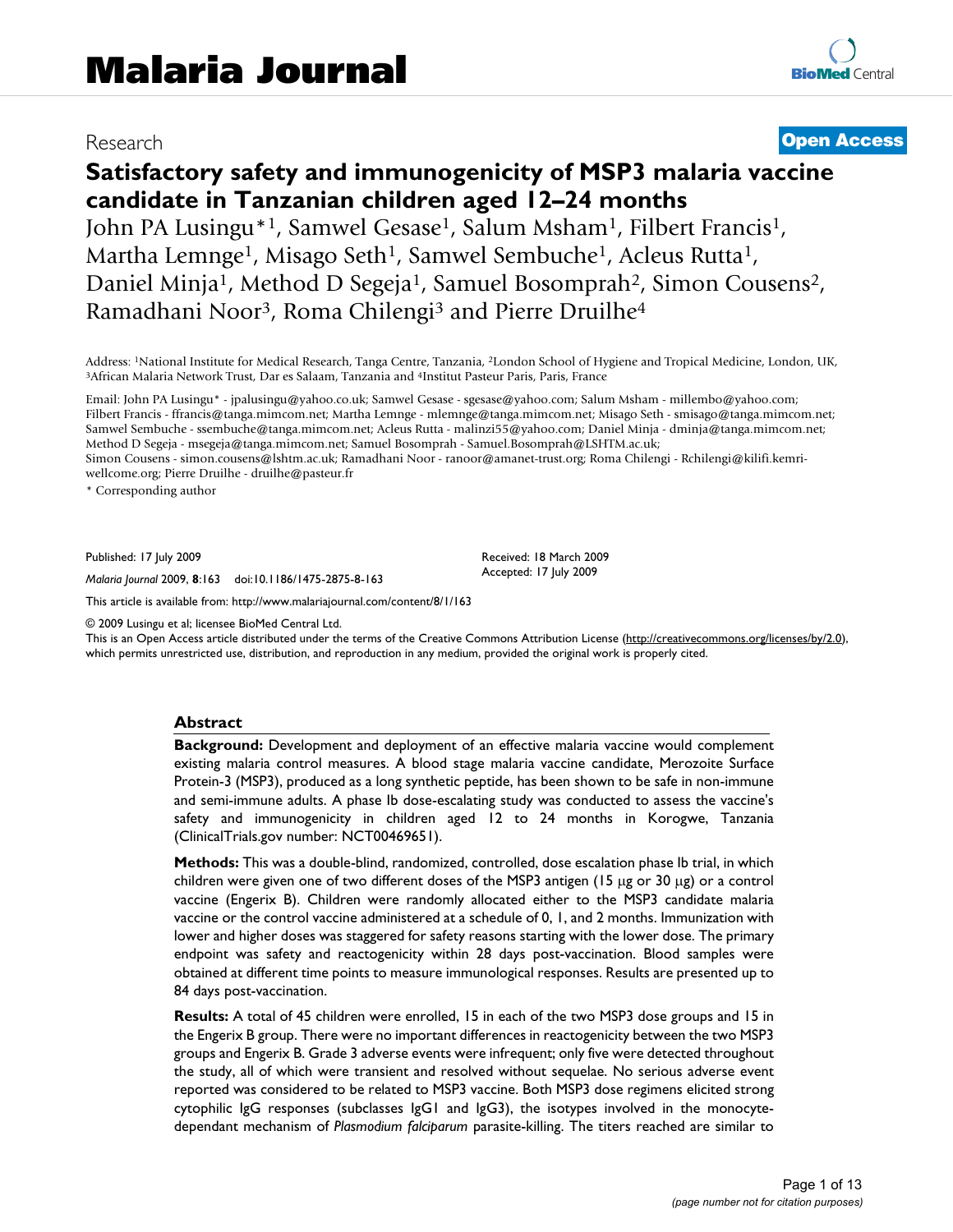those from African adults having reached a state of premunition. Furthermore, vaccination induced seroconversion in all vaccinees.

**Conclusion:** The MSP3 malaria vaccine candidate was safe, well tolerated and immunogenic in children aged 12–24 months living in a malaria endemic community. Given the vaccine's safety and its induction of cytophilic IgG responses, its efficacy against *P. falciparum* infection and disease needs to be evaluated in Phase 2 studies.

## **Background**

Falciparum malaria remains a global health problem, accounting for 300–500 million clinical malaria episodes and estimated 1–3 million deaths annually [1]. About 90% of the burden occurs in sub-Saharan Africa, especially in children below five years of age [2]. Current tools to control malaria include use of insecticide-treated nets, intermittent preventive treatment in pregnancy and infants, and treatment on demand using effective antimalarial drugs. An effective malaria vaccine would be an important complementary tool, whose development is considered to be a high priority [3].

There are three main categories of malaria vaccine candidates under research and development which target different phases of the malaria parasite's life cycle, namely preerythrocytic, blood stage and transmission blocking candidates[4]. It is well-established that malaria symptoms are associated with the erythrocytic stage of the life cycle and, therefore, the latter has attracted efforts to develop vaccines either to prevent invasion or to ensure parasite killing through antibody-triggered monocyte-mediators [5].

Whereas most vaccine candidates have been identified by experiments performed in experimental malaria models, Merozoite Surface Protein 3 (MSP3) is a candidate identified by clinical studies in humans. The passive transfer of protection by IgG from African adults into infected Thai children identified the co-operation of IgG with blood monocytes as the main defence mechanism in human beings, in an antibody-dependent, cellular inhibitory fashion (ADCI) [6]. Thereafter, the ADCI mechanism was used to screen a genome-wide expression library and identified MSP3 as the main target of antibodies mediating the monocyte-dependent *Plasmodium falciparum* killing effect [7]. The monocyte-dependent mechanism implies that only the cytophilic classes of IgG, namely IgG1 and IgG3, can act in the ADCI mechanism and epidemiological studies have confirmed that protection is associated with such cytophilic responses against MSP3 [8-11].

In the process of research and development, MSP3 as a long synthetic peptide, first underwent a Phase I trial in a malaria-naïve population, which demonstrated that the vaccine is safe and immunogenic, especially with aluminium hydroxide adjuvant compared to montanide adjuvant [12]. Moreover, antibodies elicited in volunteers mediated a very strong monocyte-dependent parasite killing effect [13]. Therefore, MSP3, adjuvanted with aluminium hydroxide, was further assessed in adults in a malaria endemic community in Burkina Faso, where it was found to be safe and able to elicit very significant immune responses even in individuals with pre-existing immunity [14].

This paper presents the results of a Phase Ib dose escalation trial among Tanzanian children aged 12–24 months that aim to assess the safety and immunogenicity of MSP3 adjuvanted by aluminium hydroxide when given at 0, one and two months schedule.

## **Methods**

## *Study design*

The safety and immunogenicity of either a 15 μg or a 30 μg dose of MSP3 in aluminium hydroxide adjuvant versus hepatitis B vaccine was assessed in a prospective double blind, randomized, dose escalation trial in 12 to 24 months old children in Korogwe, Tanzania (ClinicalTrials.gov identifier NCT00469651). The trial was conducted from November 2007 to November 2008. Ethical approval was granted by the Tanzania Medical Research Coordinating Committee (MRCC) and the ethical committee of the London School of Hygiene and Tropical Medicine (LSHTM), and regulatory approval was granted by the Tanzania Food and Drug Authority (TFDA). The design, conduct and results of the trial were overseen by a formally constituted data and safety monitoring board (DSMB) operating under a charter, an independent local safety monitor, and a clinical trial monitor. The study was conducted in compliance with Helsinki Declaration (1996 revision) and good clinical practice guidelines.

## *Study site*

The study was conducted in a lowland village at Korogwe District, north-eastern Tanzania. Korogwe District is about 100 kilometers inland from Tanga. Briefly, it is a tropical area with two rainy seasons: April to June and October to December. While January and February are normally dry, recently there have been climatic changes such that there is no clear distinction of these seasons. The estimated average entomological inoculation rate (EIR)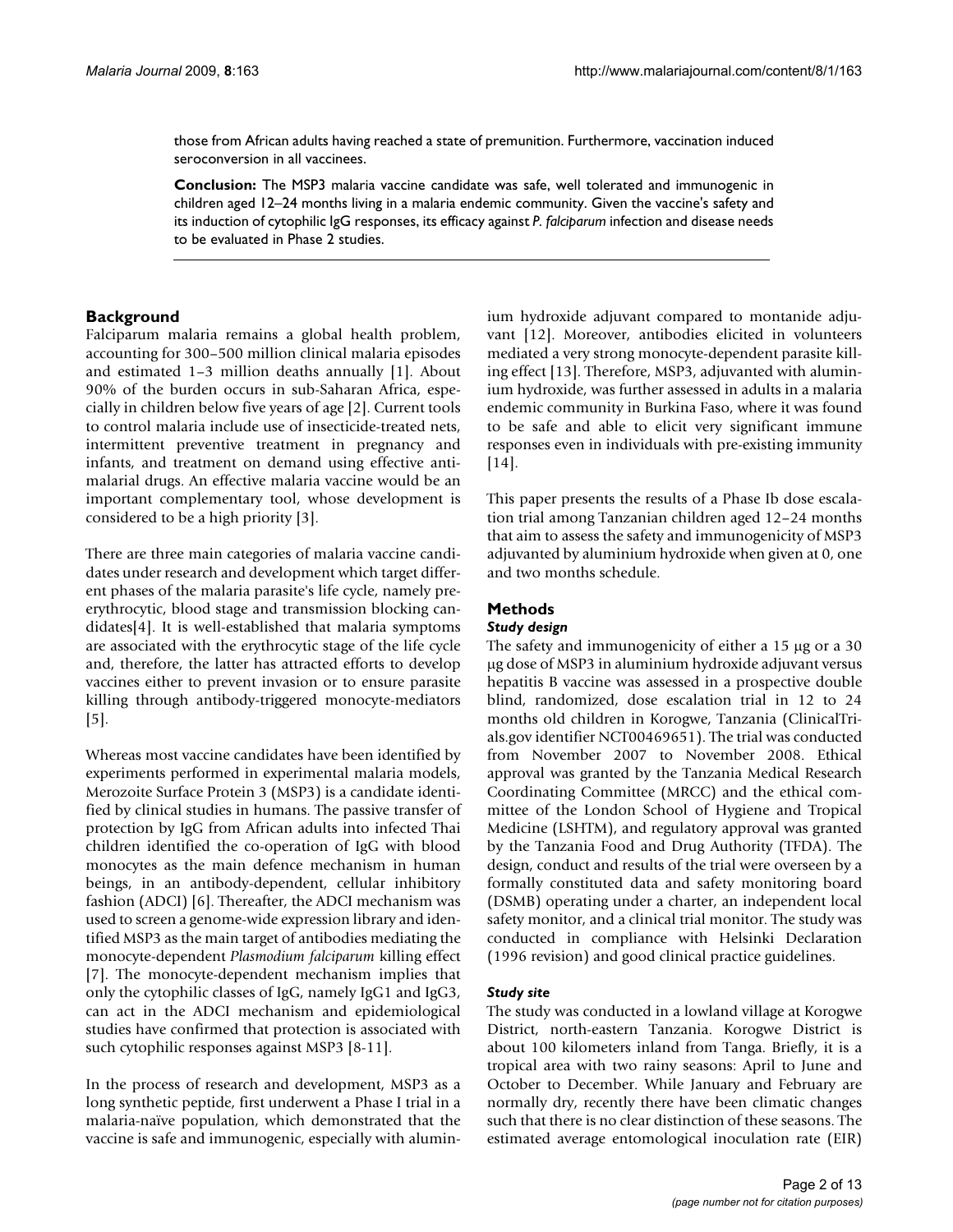ranged in the past from 30–100 infective bites per person per year [15,16], however this has decreased markedly in recent years. A demographic surveillance system funded by African Malaria Network Trust (AMANET) was established in the vaccination village in 2005. The study village has no primary health facility and Korogwe District Hospital, which is located 25 km away, serves the community. In lowland villages of Korogwe, malaria is perennial with peak seasons just after rain [15,17]. The lowland villages were characterized by high transmission, but the recent decline led to moderate transmission conditions (Lusingu *et al*, manuscript in preparation). In Korogwe District Hospital, malaria is the leading cause of admission and deaths among under five children [18].

## *Participants*

Healthy children by history and physical examination, whose parents or guardians gave voluntary, signed informed consent and were expected to be available for the whole study period of 12 months, were eligible for recruitment and enrolment if aged 12–24 months. The exclusion criteria included symptoms and physical signs of disease that could interfere with the interpretation of the trial results, or compromize the health of the subjects, immunosuppressive therapy (steroids, immune modulators or immune suppressors) within three months prior to recruitment (for corticosteroids, this meant prednisone, or equivalent,  $\geq 0.5$  mg/kg/day) and inability to be followed for any psychosocial or geographical reasons. Other criteria included laboratory abnormalities on screened blood samples, use of any investigational drug or vaccine other than the study vaccine within 30 days preceding the first dose of study vaccine, or planned use up to 30 days after the third dose, suspected or known hypersensitivity to any of the vaccine components or to previous vaccine, planned administration of a vaccine not foreseen by the study protocol within 30 days before the first dose of vaccine, an exception being the receipt of an EPI or licensed vaccine (measles, oral polio, Hepatitis B, meningococcal and combined diphtheria/pertussis/tetanus vaccines), which may be given 14 days or more before or after vaccination. Other exclusion criteria were evidence of chronic or active hepatitis B infection, presence of chronic illness that, in the judgement of the investigator, would interfere with the study outcomes or pose a threat to the participant's health, administration of immunoglobulin and/or any blood products within the three months preceding the first dose of study vaccine or planned administration during the study period, history of surgical splenectomy, and moderate or severe malnutrition at screening defined as weight for age Z-score less than -2.

## *Study vaccines*

The investigational vaccine was MSP3 and the control vaccine was hepatitis B (Engerix B). The anti-malaria vaccine MSP3 is a 96 amino-acids long synthetic peptide containing the amino-acid sequence 154–249 (3D7 clone). It is

lyophilized with a white amorphous powder appearance. The vaccine is presented in multi-dose vials with the following formulation: active ingredient is MSP3 120 μg in sodium chloride 9 mg/mL, trisodium-citrate (10 mM) 2.94 mg/mL and disodium-phosphate buffer (10 mM) 1.42 mg/mL as manufactured by Synprosis Ltd, France. Before injection the vaccine is reconstituted in 0.9% saline solution and then reconstituted vaccine was then mixed with 1 mL of aluminium hydroxide, following the procedure recommended by the manufacturer, Synprosis Ltd, France. The minimum adsorption time of 60 minutes before injection was respected. Following reconstitution the vaccine was kept in a refrigerator between +2°C and +8°C temperature and used within six hours.

The adsorbed vaccine was aliquoted into single-use syringes, containing 15 μg or 30 μg of peptide. From one multi-dose vial, individual vaccine doses of 0.5 mL were prepared following a standard operating procedure (SOP) provided by the manufacturer. The vaccine was administered under sterile conditions, using a single-use syringe for each subject and following a strict procedure of disinfection of the injection site. The vaccine was administered subcutaneously.

Engerix B [Hepatitis B Vaccine (Recombinant)] is a noninfectious recombinant hepatitis B vaccine developed and manufactured by GlaxoSmithKline Biologicals. It contains purified surface antigen of the virus obtained by culturing genetically engineered *Saccharomyces cerevisiae* cells, which carry the surface antigen gene of the hepatitis B virus. The surface antigen expressed in *S. cerevisiae* cells is purified by several physicochemical steps and formulated as a suspension of the antigen adsorbed on aluminium hydroxide. The procedures used to manufacture Engerix B result in a product that contains no more than 5% yeast protein. No substances of human origin are used in its manufacture. Engerix B is supplied as a sterile suspension for intramuscular administration. The vaccine is ready for use without reconstitution and must only be shaken before administration.

## *Study procedures*

### *Site selection and sensitization*

The study village was Kwashemshi village in Korogwe District, Tanga Region, Tanzania. The choice was based on data from the demographic surveillance system (DSS) according to which there were about 103 children between 12–24 months in Kwashemshi village.

Sensitization meetings were held with village leaders, elders and all villagers before beginning the study.

## *Screening and informed consent process*

The flow of study participants during screening was based on a standard operating procedure. Briefly, there were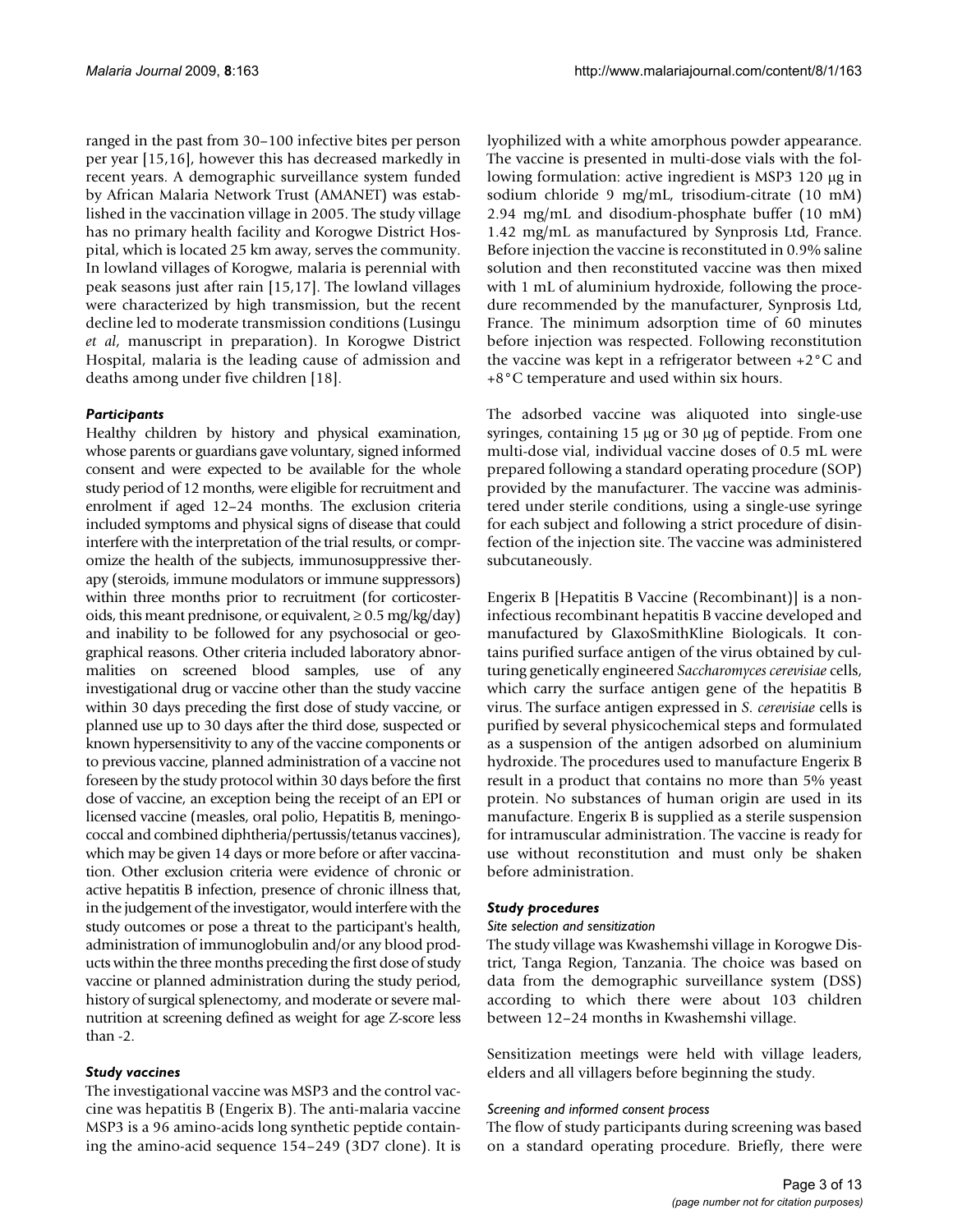seven stations that included registration, information giving, consent signing, clinical assessment, photo taking, blood draw and conclusion stations. Written informed consent in Kiswahili was obtained from parents or guardians during the screening visit. For those not able to write, consent was documented by thumbprint, with counter signature by a literate witness independent of the research team.

## *Administration of vaccines and evaluation of clinical parameters*

Eligible children were randomly assigned to receive three doses of either MSP3 or Engerix B at intervals of 28 days. MSP3 vaccination was staggered such that following administration to the cohort receiving the 15 μg dose, a six-day follow-up was performed, after which a report was prepared and sent to Data Safety Monitoring Board (DSMB). Vaccination of children with 30 μg of MSP3-LSP only began once the DSMB had given written permission to proceed. The study was double blind in that neither the parents/guardians nor research team members involved with vaccination or clinical observation were aware of the vaccine allocation. Only staff responsible for preparing the vaccines were aware of the vaccine allocations, but these staff were not allowed any other role in the study.

Enrolled children were vaccinated by subcutaneous injection on days 0, 28 and 56. On each vaccination visit, children were assessed clinically and 3–5 mls of venous blood was collected for safety and immunogenicity parameters, before administration of the study vaccines. Appropriate medical treatment kit in case of an immediate anaphylactic reaction following the administration of the vaccine was always available during vaccine administration.

Immediate reactogenicity was observed for one hour following each vaccine dose. At all vaccination sessions, a local safety monitor was available at the vaccination centre. Following each vaccination, all children were visited at home by a field worker for six days to evaluate solicited local symptoms (pain, swelling, induration, erythema and pruritus at injection site); and solicited systemic reactions, including fever (defined as axillary temperature  $\geq$ 37.5°C), drowsiness, loss of appetite and irritability/fussiness (Table 1). Unsolicited adverse events occurring within 28 days following each vaccination and serious adverse events (SAE) occuring at any time during the trial period (from first visit to last visit) were also documented. Parents and guardians were encouraged to contact field workers if their child was ill.

## *Measurement of biological parameters*

Biological variables measured included haematological [Hb  $(g/dl)$ ], white blood cells [WBC  $(10,000/\mu l)$ ], platelets (1,000/μl), and biochemical [alanine aminotransferase ALT (IU/l), creatinine (μmol/l) and bilirubin (mol/ l)] parameters. Biochemical tests were run with serum or plasma using a dry enzymatic detection system with a Vitros DT60 II analyser (Orthoclinical Diagnostics, Johnson and Johnson, Rochester, NY, USA). This system is based on independent slides for each biochemical parameter with all the necessary reagents for enzymatic reactions incorporated. Three modules were used, chosen depending on the parameter to be analysed: DT60II Chemistry System, DTE II Module and DTSC Module.

Haematological tests were conducted using a Sysmex KX-21N cell counter (Kobe, Japan), which determines blood parameters using total blood in EDTA. The KX-21N has three detector blocks: the white blood cell (WBC) detector block, the red blood cell (RBC) detector block and the haemoglobin (Hb) detector block. The WBC detector block counts leukocytes using the direct current resistance (DCR) method (determining the changes of electric impulses between two electrodes where the diluted sample is circulating). Erythrocyte and platelet counts are performed in the RBC detector block, also by the DCR method. The third block (HGB detector block) measures the haemoglobin concentration using the no-cyanide Hb method. All laboratory procedures adhered to good laboratory practices following established standard operational procedures (SOPs).

## *Measurement of antibody responses*

Anti-MSP3 specific antibodies (total IgG, IgM and of each of the four IgG subclasses) were measured using indirect enzyme-linked immunosorbent assay (ELISA) [19]. All antigens tested were optimized and shown to be stable for at least three weeks, when antigen-coated plates and serum/plasma dilutions are refrigerated. The subclass specific reagents used were selected on the basis of low cross reactivities among themselves, and ability to faithfully react with African heavy chains dominant allotypes [19]. To control for inter-assay and day-to-day variations in the standardized ELISA procedure, three-fold serial dilutions of reference standard reagents (IgG, IgM and IgG1 to IgG4) were directly coated onto each ELISA plate (Maxisorp Nunc, Denmark) at a start concentration of 1,000 ng/ml (100 μl/well).

Optical density values for the test samples were converted into antibody units with the standard reference curves generated for each ELISA plate using a four parameter curve-fit Microsoft Excel-based application. Samples were re-tested if the coefficient of variation between duplicate absorbance values were higher than 15% and plates were also re-tested if the R-squared value of the standard curve was less than 97%. The reference standards, PBS buffer blank, positive and negative control plasma pools that were included in each ELISA test plate allow for the determination of failed assay runs. The Afro-Immuno-Assay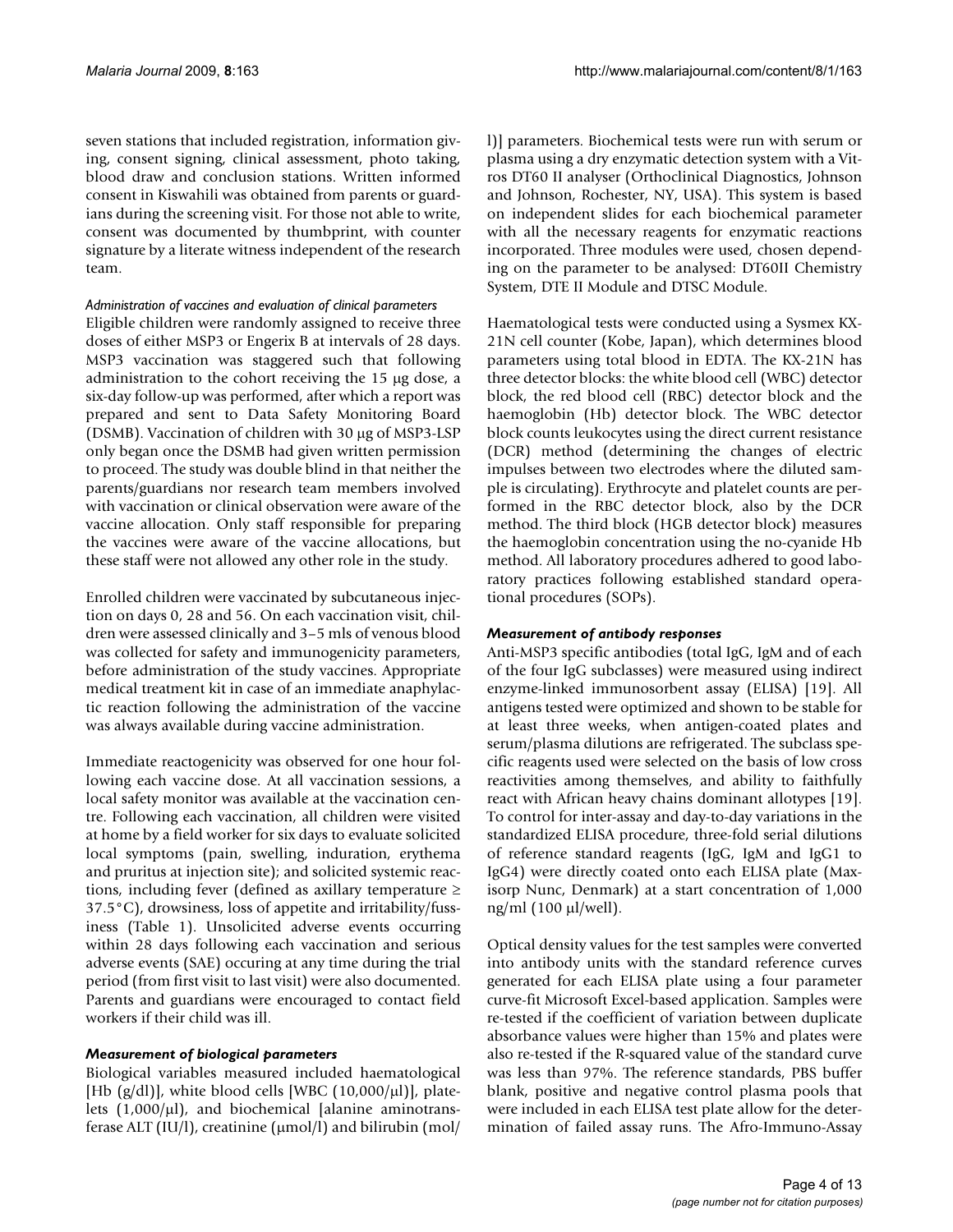| <b>Adverse Event</b>         | Intensity grade Parameter |                                                                                                              |
|------------------------------|---------------------------|--------------------------------------------------------------------------------------------------------------|
| Pain at injection site       | 0                         | Absent                                                                                                       |
|                              |                           | Minor reaction to touch                                                                                      |
|                              | 2                         | Cries/protests on touch                                                                                      |
|                              | 3                         | Cries when limb is moved/spontaneously painful                                                               |
| Swelling at injection site   |                           | Recorded greatest surface diameter in mm                                                                     |
|                              | 0                         | None                                                                                                         |
|                              |                           | $< 5$ mm                                                                                                     |
|                              | 2                         | 5 to 20 mm                                                                                                   |
|                              | 3                         | $> 20$ mm                                                                                                    |
| Induration at injection site |                           | Recorded greatest surface diameter in mm and graded as swelling above                                        |
| Erythema at injection site   |                           | Recorded greatest surface diameter in mm and graded as swelling above                                        |
| Pruritus at injection site   | 0                         | Absent                                                                                                       |
|                              |                           | Easily tolerated by the subject, causing minimal discomfort and not interfering with everyday<br>activities. |
|                              | 2                         | Sufficiently discomforting to interfere with normal everyday activities.                                     |
|                              | 3                         | Prevents normal, everyday activities.                                                                        |
| Fever                        |                           | Recorded axillary temperature in °C                                                                          |
|                              | 0                         | $<$ 37.5 $^{\circ}$ C                                                                                        |
|                              |                           | $37.5 °C - 38.0 °C$                                                                                          |
|                              | 2                         | $>$ 38 $^{\circ}$ C – 39.0 $^{\circ}$ C                                                                      |
|                              | 3                         | $> 39.0^{\circ}$ C                                                                                           |
| Irritability/Fussiness       | 0                         | Behavior as usual                                                                                            |
|                              |                           | Crying more than usual/no effect on normal activity                                                          |
|                              | 2                         | Crying more than usual/interferes with normal activity                                                       |
|                              | 3                         | Crying that cannot be comforted/prevents normal activity                                                     |
| Drowsiness                   | 0                         | Behavior as usual                                                                                            |
|                              |                           | Drowsiness easily tolerated                                                                                  |
|                              | 2                         | Drowsiness that interferes with normal activity                                                              |
|                              | 3                         | Drowsiness that prevents normal activity                                                                     |
| Loss of appetite             | 0                         | Appetite as usual                                                                                            |
|                              |                           | Eating less than usual/no effect on normal activity                                                          |
|                              | 2                         | Eating less than usual/interferes with normal activity                                                       |
|                              | 3                         | Not eating at all                                                                                            |

#### **Table 1: Severity grading of solicited adverse events**

network ELISA procedure used in this study is described in detail at the AMANET website [http://www.amanet](http://www.amanet-trust.org)[trust.org](http://www.amanet-trust.org). Although all children received all three vaccine doses as per protocol, the number of children whose blood samples were available in sufficient amount to evaluate anti-MSP3 antibodies at day 84 were 15/15 in the 15 μg dose of MSP3, 12/15 in the 30 μg dose of MSP3 and 13/15 in Engerix B group. Results are shown below for those individuals whose sera were available at day 84.

In order to compare immunogenicity data obtained in African infants with previous immunizations performed in European volunteers and immune responses following exposure to high level of transmission, the sera of the 6 European volunteers immunized previously in Phase 1a in Lausanne with 30 micrograms of MSP3 adjuvanted by alum were tested in parallel with six randomly chosen sera from the cohort followed in Korogwe (irrespective of the dose of MSP3 received). The pool of 200 African adults from a rural area of Ivory Coast that was employed in passive transfer in Thai subjects and 4 adults from the village

of Dielmo where malaria transmission is one of the highest in the world, with an average 250 infective bites per person per year were used as positive controls[10]. Results were expressed in AU as described in [19].

### *Data management*

Participant information was captured on paper case report forms (CRFs), which were double-entered into a Microsoft Access data base. The cleaned and validated database was then analysed using STATA version10 [http://](http://www.stata.com) [www.stata.com](http://www.stata.com), based on a pre-defined analysis plan. Safety and reactogenicity analyses included all randomized children for whom any safety data were available, and comprised descriptive statistics. The primary measures of safety and reactogenicity were the frequency of local and systemic solicited adverse reactions for six days after each dose and the frequency of unsolicited adverse events, up to 28 days after each dose. The final descriptive analysis was planned one month after dose 3 to evaluate the safety and immunogenicity. The trial sample size was determined on the primary evaluation criteria, concerning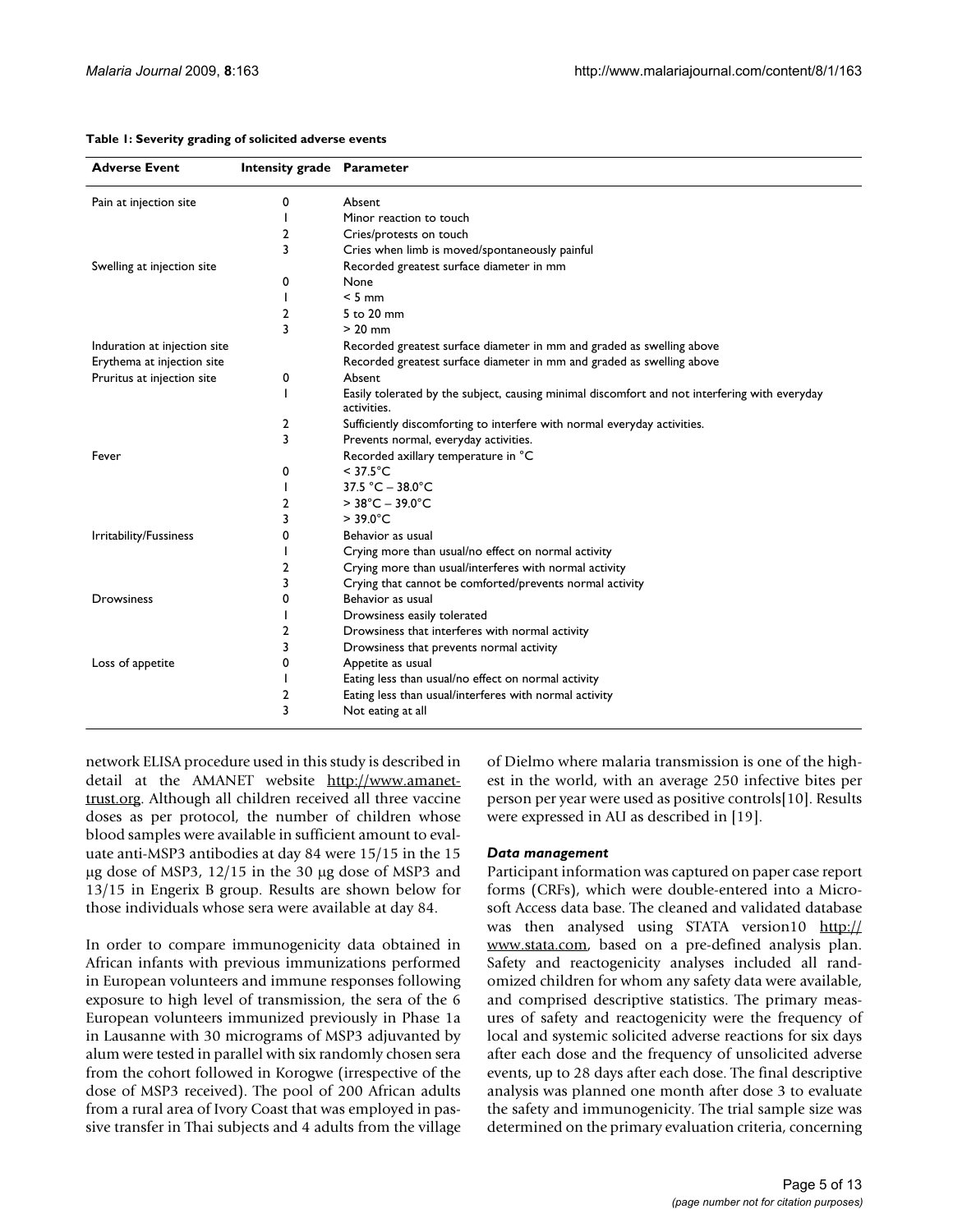the occurrence of systemic adverse events. The total sample size was calculated at 45 children to be distributed as: 15 to receive 15 μg MSP3 vaccine, 15 to receive 30 μg MSP3 vaccine and 15 to receive Engerix B vaccine, allowing for losses to follow-up or protocol deviations of not more than 10%. With 14 children completing follow-up in each MSP3 arm, the study would have 90% power to detect at least one MSP3 vaccinated individual with a systemic reaction (or a serious adverse event) if the underlying risk of such an event was 15% or more. The trial would have 80% power to detect at least one individual if the underlying risk was 11% or more and 95% power to detect at least one individual if the underlying risk was 19% or more. Immunogenicity focused primarily on antibody responses. Unblinding was done at Tanga Centre, attended by the sponsor, inventor, LSM and the investigating team.

## **Results**

## *Participant distribution and demographic data*

A total of 45 children 12–24 months old were enrolled and randomized, 15 to each treatment group (Figure 1). All enrolled children were included in the safety population since 100% (45/45) of children received all three vaccinations and all children completed the day 84 follow-up visit. The median age of children was 1.4 years (minimum

1.0 year and maximum 2.0 years) with approximately equal numbers of males and females.

## *Safety and reactogenicity*

Both MSP3 vaccine doses and Engerix B vaccine formulations were well tolerated. The incidence of local and systemic solicited reactions is shown in Table 2 and Table 3, respectively. The only major difference observed was for induration among MSP3 vaccinated children compared with Engerix B vaccinated children (Fisher's exact p-value = 0.07). None of the grade three solicited symptoms were classified as likely to be related to the vaccines.

There were five children who had serious adverse events (SAEs) reported and one of these was classified as likely to be related the control Engerix B vaccine. This was a febrile episode that led to hospitalization a day after the first dose of Engerix B, and whose aetiology remains unclear. Urine analysis was normal. There were no signs of pneumonia and no focal point of the fever was established. Malaria parasites were not found in a blood smears. The child was treated with antibiotics and antipyretics. The febrile episode resolved and the child was discharged within five days, with no sequelae. The child received second and third vaccination doses without further adverse events detected. The other four children had SAEs that included pneumonia and acute gastroenteritis. One of these chil-



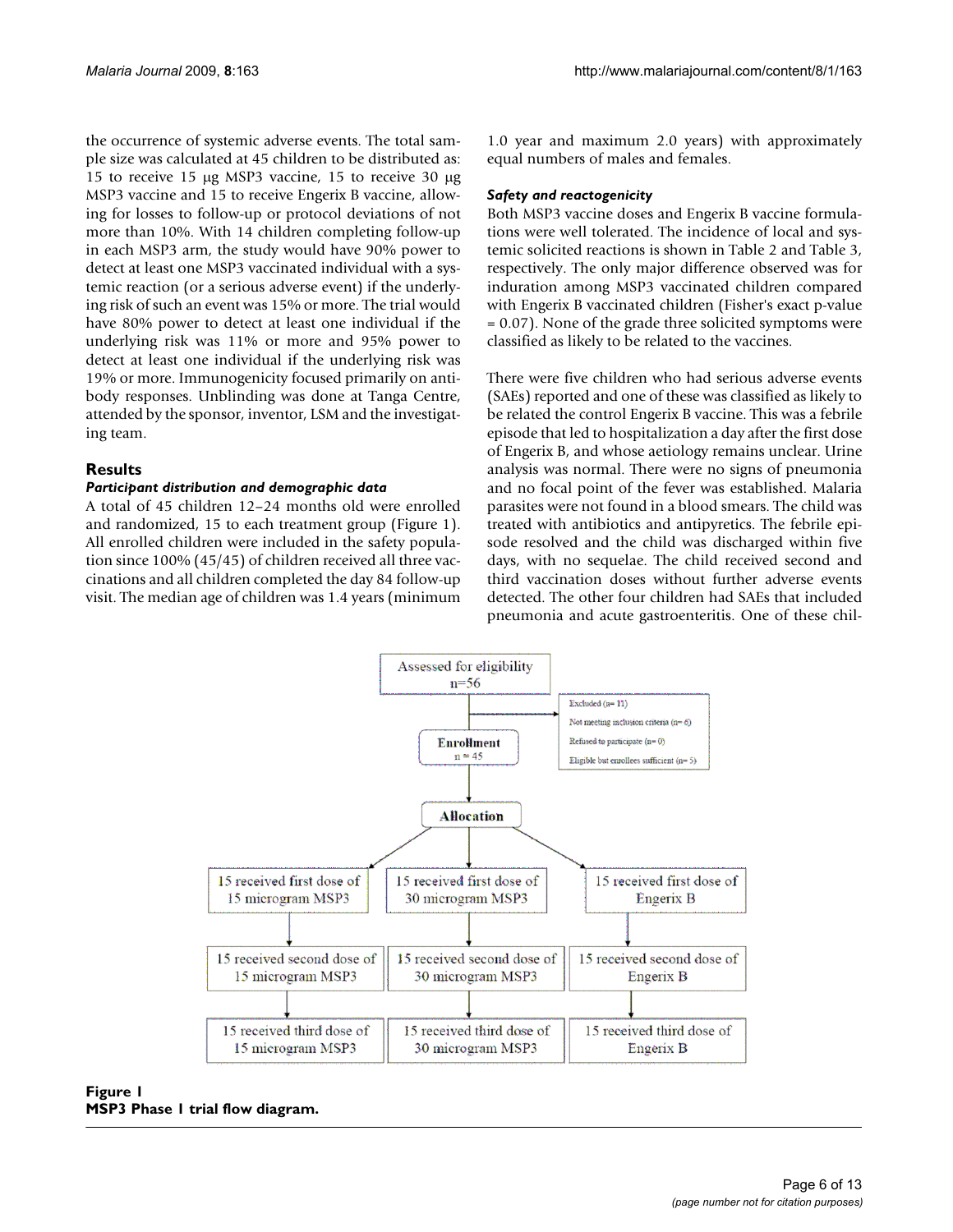|                           |         |             |                 | <b>First dose</b> |                 |    |                  |                         |                 |             | <b>Second dose</b> |             |                  |             |                 | <b>Third dose</b> |                 |                |                  |
|---------------------------|---------|-------------|-----------------|-------------------|-----------------|----|------------------|-------------------------|-----------------|-------------|--------------------|-------------|------------------|-------------|-----------------|-------------------|-----------------|----------------|------------------|
|                           |         |             | 15 $\mu$ g MSP3 |                   | 30 $\mu$ g MSP3 |    | <b>Engerix B</b> |                         | 15 $\mu$ g MSP3 |             | 30 $\mu$ g MSP3    |             | <b>Engerix B</b> |             | 15 $\mu$ g MSP3 |                   | 30 $\mu$ g MSP3 |                | <b>Engerix B</b> |
|                           |         |             | $N = 15$        |                   | $N = 15$        |    | $N = 15$         |                         | $N = 15$        |             | $N = 15$           |             | $N = 15$         |             | $N = 15$        |                   | $N = 15$        |                | $N = 15$         |
| Symptom Intensity         |         | n           | %               | $\mathbf n$       | %               | n  | %                | n                       | %               | n.          | %                  | n           | %                | n.          | %               | $\mathbf n$       | %               | $\mathbf n$    | %                |
| Any                       | Overall | 8           | 53              | $\overline{10}$   | 67              | 7  | 47               | 12                      | 80              | 6           | 40                 | 6           | 40               | 9           | 60              | 12                | 80              | 9              | 60               |
|                           | Grade 3 | 0           | $\mathbf 0$     | $\mathbf 0$       | $\mathbf 0$     | 0  | $\bf{0}$         | $\mathbf 0$             | 0               | $\mathbf 0$ | $\mathbf 0$        | $\mathbf 0$ | $\mathbf 0$      | 0           | 0               | 0                 | $\mathbf 0$     | $\mathbf 0$    | 0                |
| Pain                      | Overall | 3           | 20              | $\overline{2}$    | 13              |    | 6.7              |                         | 6.7             |             | 6.7                |             | 6.7              | 0           | 0               |                   | 6.7             | $\overline{2}$ | $\overline{13}$  |
|                           | Grade 3 | $\mathbf 0$ | $\mathbf 0$     | $\mathbf 0$       | $\mathbf 0$     | 0  | $\mathbf 0$      | $\mathbf 0$             | 0               | $\mathbf 0$ | $\mathbf 0$        | $\mathbf 0$ | 0                | $\mathbf 0$ | 0               | $\mathbf 0$       | $\mathbf 0$     | $\bf{0}$       | 0                |
| <b>Swelling</b>           | Overall | 3           | 20              |                   | 47              | 5. | 33               | $\overline{\mathbf{4}}$ | 27              |             | 6.7                |             | 6.7              | 3           | 20              | $\overline{2}$    | 13              | 3              | 20               |
|                           | Grade 3 | $\mathbf 0$ | $\mathbf 0$     | $\mathbf 0$       | $\mathbf 0$     | 0  | $\mathbf 0$      | $\mathbf 0$             | $\mathbf 0$     | $\mathbf 0$ | $\mathbf 0$        | $\mathbf 0$ | $\mathbf 0$      | 0           | $\mathbf 0$     | $\mathbf 0$       | $\mathbf 0$     | $\mathbf 0$    | $\mathbf 0$      |
| <b>Erythema</b>           | Overall | 0           | 0               | $\overline{2}$    | $\overline{13}$ |    | 6.7              |                         | 6.7             |             | 6.7                |             | 6.7              |             | 6.7             | 0                 | 0               | $\overline{2}$ | $\vert$ 3        |
|                           | Grade 3 | $\pmb{0}$   | $\mathbf 0$     | $\mathbf 0$       | $\mathbf 0$     | 0  | $\pmb{0}$        | $\mathbf 0$             | $\mathbf 0$     | $\mathbf 0$ | $\mathbf 0$        | 0           | $\mathbf 0$      | $\mathbf 0$ | $\mathbf 0$     | $\mathbf 0$       | $\mathbf 0$     | $\pmb{0}$      | $\mathbf 0$      |
| <b>Induration Overall</b> |         | 8           | 53              | $\overline{10}$   | 67              | 6  | 40               | 12                      | 80              | 7           | 47                 | 6           | 40               | 8           | 53              | 12                | 80              | 8              | 53               |
|                           | Grade 3 | $\pmb{0}$   | 0               | $\mathbf 0$       | $\mathbf 0$     | 0  | $\mathbf 0$      | $\mathbf 0$             | $\mathbf 0$     | $\mathbf 0$ | $\mathbf 0$        | $\mathbf 0$ | 0                | 0           | $\mathbf 0$     | $\mathbf 0$       | $\mathbf 0$     | $\mathbf 0$    | $\mathbf 0$      |
| <b>Pruritus</b>           | Overall | 0           | 0               | 0                 | 0               | 0  | 0                | 0                       | 0               | 0           | 0                  |             | 6.7              | 0           | 0               | 0                 | 0               | 0              | 0                |
|                           | Grade 3 | $\mathbf 0$ | 0               | 0                 | 0               | 0  | $\mathbf 0$      | $\mathbf 0$             | $\mathbf 0$     | $\mathbf 0$ | $\mathbf 0$        | 0           | $\mathbf 0$      | 0           | 0               | $\mathbf 0$       | $\mathbf 0$     | 0              | 0                |

**Table 2: Incidence of solicited local adverse events per vaccine type per dose**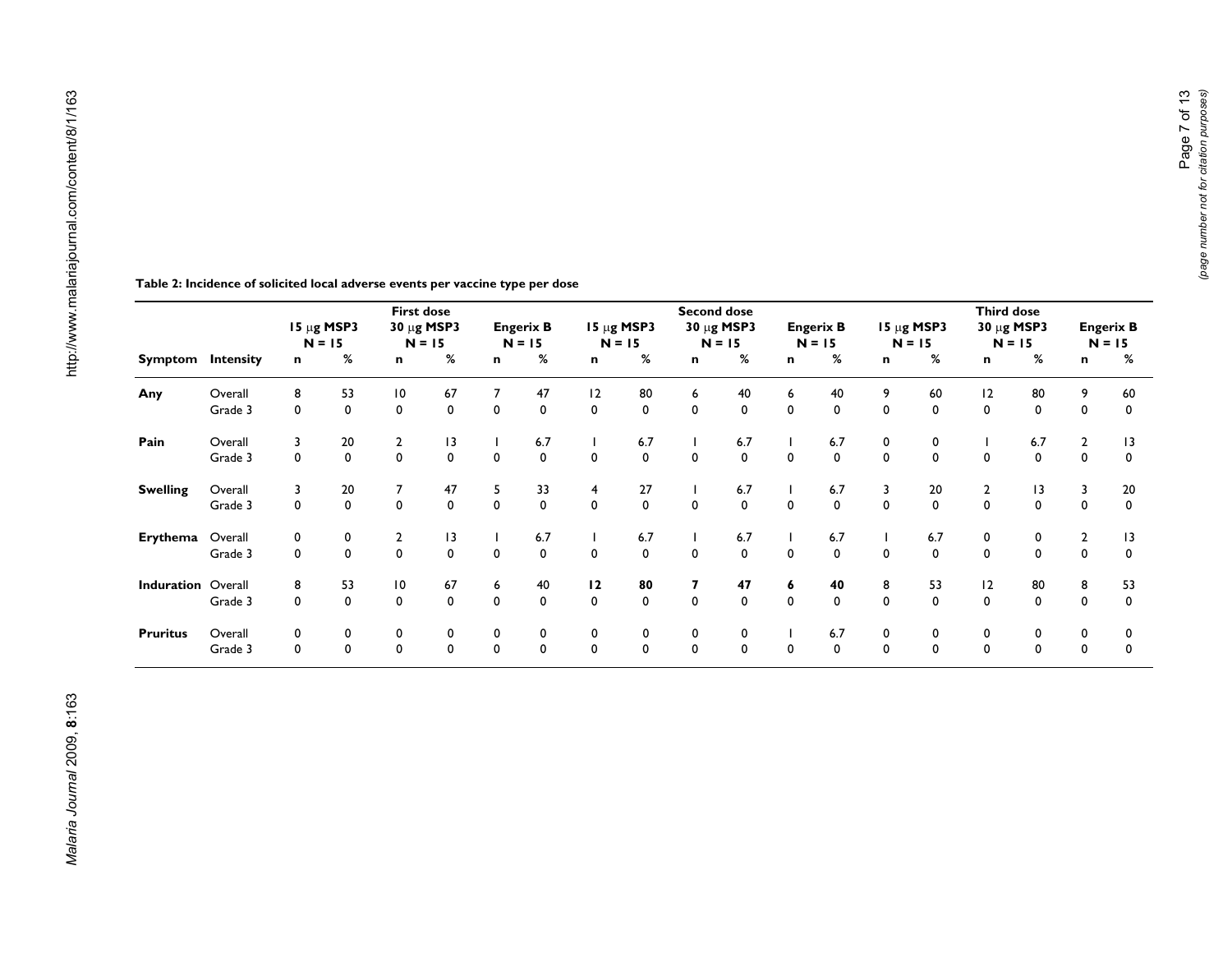|                     |                  |                |                 |                | <b>First dose</b> |                |                  |             | <b>Third dose</b> |                    |             |                |                  |             |                 |             |            |             |                  |
|---------------------|------------------|----------------|-----------------|----------------|-------------------|----------------|------------------|-------------|-------------------|--------------------|-------------|----------------|------------------|-------------|-----------------|-------------|------------|-------------|------------------|
|                     |                  |                | 15 $\mu$ g MSP3 |                | 30 $\mu$ g MSP3   |                | <b>Engerix B</b> |             | 15 $\mu$ g MSP3   | <b>Second dose</b> | 30 µg MSP3  |                | <b>Engerix B</b> |             | 15 $\mu$ g MSP3 |             | 30 µg MSP3 |             | <b>Engerix B</b> |
|                     |                  |                | $N = 15$        |                | $N = 15$          |                | $N = 15$         |             | $N = 15$          |                    | $N = 15$    |                | $N = 15$         |             | $N = 15$        |             | $N = 15$   |             | $N = 15$         |
| <b>Symptom</b>      | <b>Intensity</b> | n              | %               | n              | %                 | n              | %                | n           | %                 | n                  | %           | n              | %                | n           | %               | n           | %          | n           | %                |
| Any                 | Overall          | 6              | 40              | 6              | 40                | 5              | 53               |             | 6.7               | 0                  | $\mathbf 0$ | $\overline{2}$ | 3                | 0           | 0               |             | 6.7        | $\mathbf 0$ | 0                |
|                     | Grade 3          | 0              | 0               | 0              | $\mathbf 0$       | 0              | 0                | 0           | 0                 | 0                  | 0           | $\mathbf 0$    | 0                | 0           | 0               | 0           | 0          | 0           | 0                |
|                     | Related          | 0              | 0               | $\mathbf 0$    | 0                 | $\mathbf 0$    | $\mathbf 0$      | 0           | 0                 | $\mathbf 0$        | $\mathbf 0$ | $\mathbf 0$    | $\mathbf 0$      | $\mathbf 0$ | $\mathbf 0$     | $\mathbf 0$ | 0          | $\mathbf 0$ | $\mathbf 0$      |
| Fever               | Overall          | 2              | 13              | $\overline{2}$ | 13                | $\overline{2}$ | 3                |             | 6.7               | 0                  | 0           | $\overline{2}$ | 13               | 0           | 0               |             | 6.7        | $\mathbf 0$ | 0                |
|                     | Grade 3          | 0              | 0               | 0              | 0                 | 0              | 0                | 0           | $\mathbf 0$       | 0                  | 0           | 0              | 0                | 0           | 0               | 0           | 0          | 0           | 0                |
|                     | Related          | 0              | $\mathbf 0$     | $\mathbf 0$    | $\mathbf 0$       | $\mathbf 0$    | $\mathbf 0$      | $\mathbf 0$ | 0                 | $\mathbf 0$        | $\mathbf 0$ | $\Omega$       | 0                | $\mathbf 0$ | $\mathbf 0$     | $\mathbf 0$ | 0          | $\bf{0}$    | 0                |
| <b>Irritability</b> | Overall          | $\overline{2}$ | 13              | 0              | 0                 | $\overline{2}$ | 3                | 0           | 0                 | 0                  | 0           | 0              | 0                | 0           | $\mathbf 0$     | $\mathbf 0$ | 0          | 0           | 0                |
|                     | Grade 3          | 0              | 0               | 0              | 0                 | 0              | 0                | 0           | 0                 | 0                  | 0           | 0              | 0                | 0           | 0               | 0           | 0          | 0           | 0                |
|                     | Related          | 0              | 0               | 0              | $\mathbf 0$       | $\mathbf 0$    | $\mathbf 0$      | 0           | 0                 | 0                  | $\mathbf 0$ | 0              | $\mathbf 0$      | 0           | 0               | $\mathbf 0$ | 0          | $\mathbf 0$ | 0                |
| <b>Drowsiness</b>   | Overall          |                | 6.7             |                | 6.7               |                | 6.7              | 0           | 0                 | 0                  | 0           | 0              | 0                | 0           | 0               | 0           | 0          | 0           | 0                |
|                     | Grade 3          | 0              | 0               | 0              | $\mathbf 0$       | 0              | 0                | $\mathbf 0$ | 0                 | 0                  | $\mathbf 0$ | 0              | 0                | 0           | 0               | $\mathbf 0$ | 0          | 0           | 0                |
|                     | Related          | 0              | $\mathbf 0$     | $\mathbf 0$    | $\mathbf 0$       | $\Omega$       | $\mathbf 0$      | $\mathbf 0$ | 0                 | $\mathbf 0$        | $\mathbf 0$ | $\Omega$       | $\mathbf 0$      | 0           | $\mathbf 0$     | $\mathbf 0$ | $\Omega$   | $\mathbf 0$ | $\mathbf 0$      |
| Loss of<br>appetite | Overall          | 5              | 33              | 5              | 33                | 0              | $\mathbf 0$      | 0           | 0                 | 0                  | 0           | 0              | $\mathbf 0$      | 0           | 0               | 0           | 0          | 0           | 0                |
|                     | Grade 3          | 0              | 0               | 0              | 0                 | 0              | 0                | 0           | 0                 | 0                  | 0           | 0              | 0                | 0           | 0               | 0           | 0          | 0           | 0                |
|                     | Related          | 0              | 0               | 0              | $\mathbf 0$       | 0              | $\mathbf 0$      | $\mathbf 0$ | 0                 | 0                  | $\mathbf 0$ | 0              | $\mathbf 0$      | $\mathbf 0$ | $\mathbf 0$     | $\mathbf 0$ | 0          | $\mathbf 0$ | $\mathbf 0$      |

**Table 3: Incidence of solicited systemic adverse events per vaccine type per dose**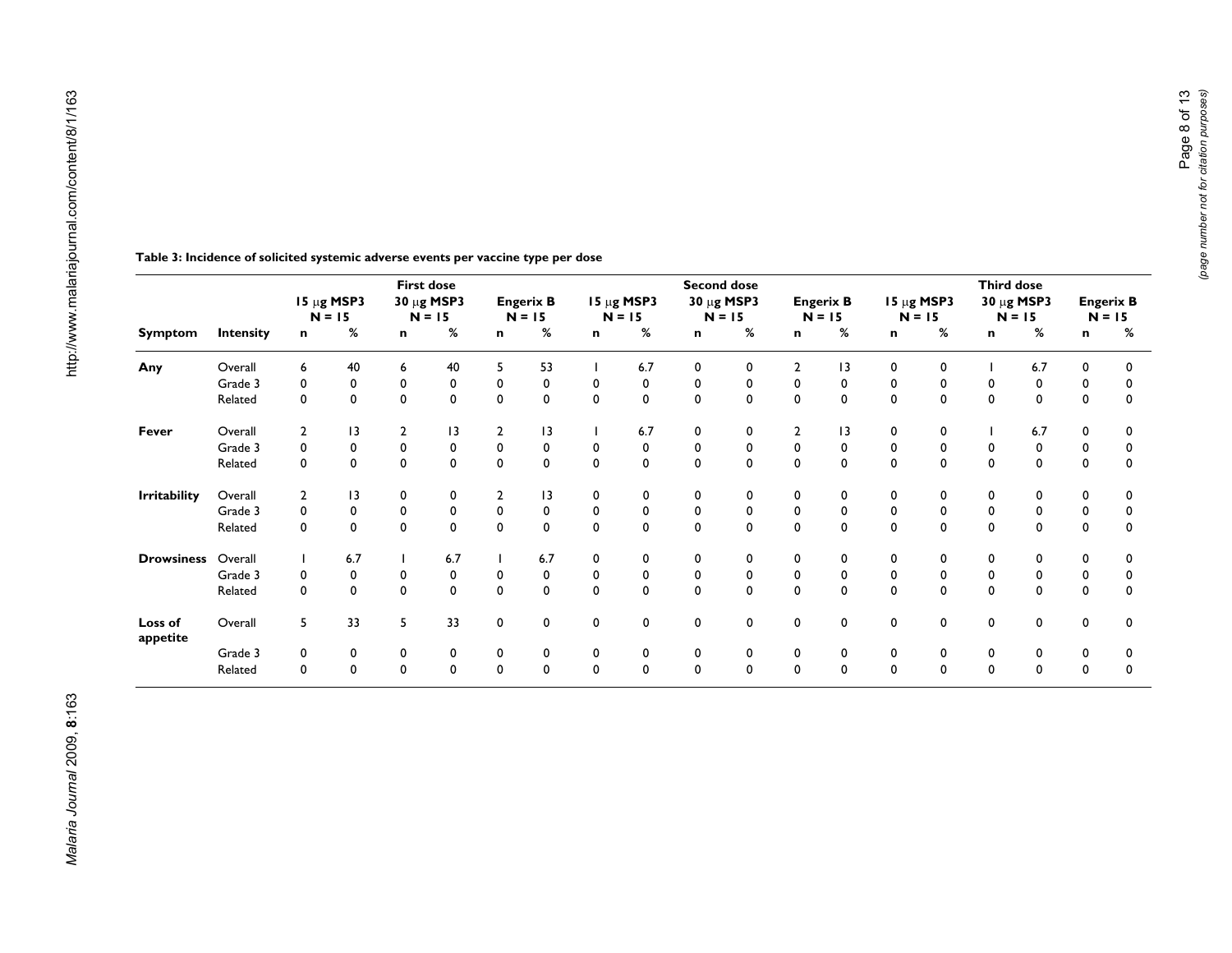

### Figure 2

**Haematology and biochemical safety parameters**. Line with filled squares show children vaccinated with 15 μg MSP3, filled circles show children vaccinated with 30 μg MSP3 and filled triangles show children vaccinated with Engerix B. Error bars show 95% confidence interval.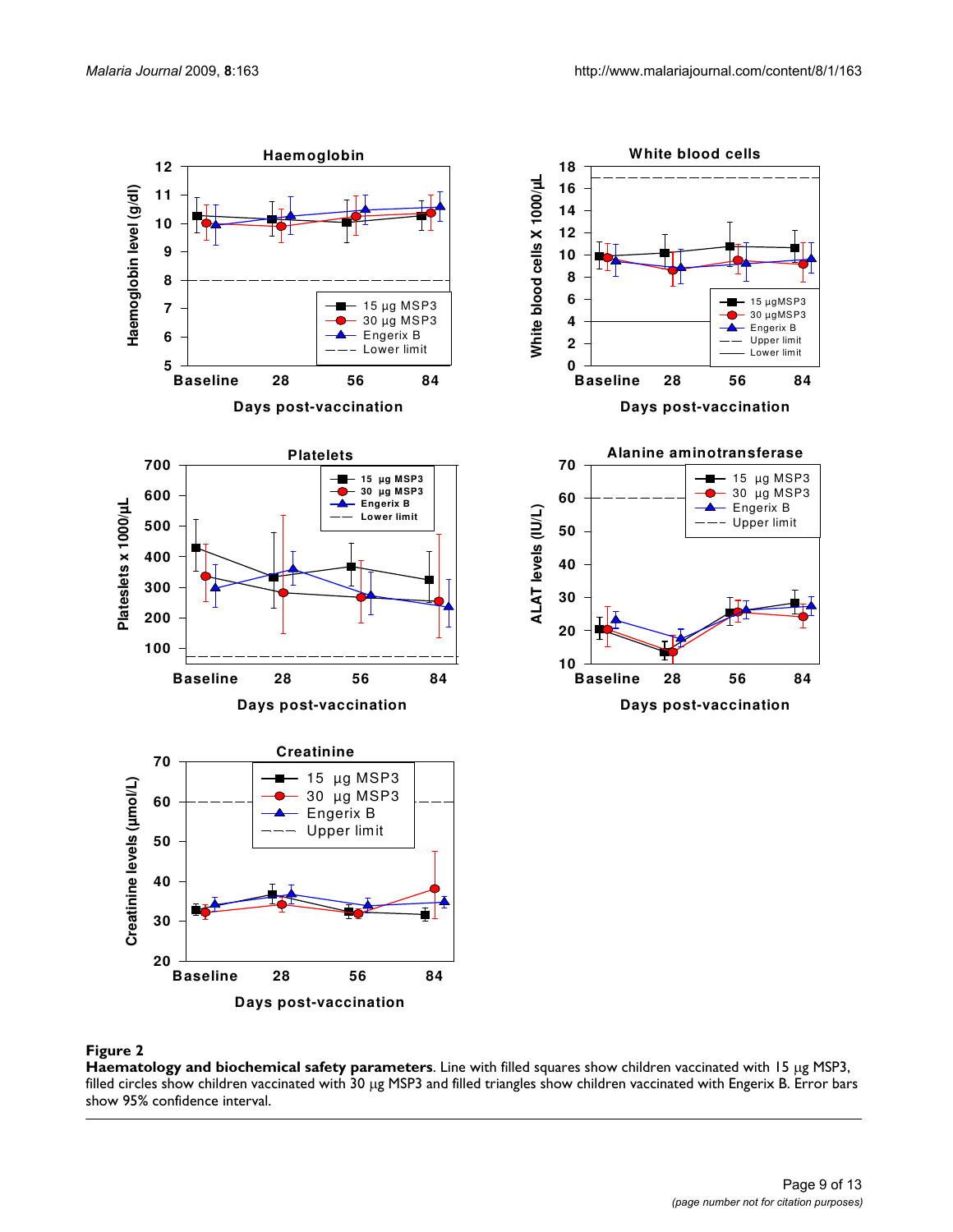**Table 4: Proportion of children with 8-fold increase of anti-MSP3 antibodies at day 84 by vaccine type**

| Antibody         |     |                | $15 \mu$ g MSP3 |                 |             | $30 \mu g$ MSP3 | <b>Engerix B</b> |               |      |  |
|------------------|-----|----------------|-----------------|-----------------|-------------|-----------------|------------------|---------------|------|--|
|                  | N   | n              | %               | N               | $\mathbf n$ | %               | N                | n             | ℅    |  |
| <b>Total IgG</b> | 15. | $\overline{4}$ | $26.7$ $12$ 4   |                 |             | 33.3            | $\overline{13}$  | - 1           | 7.7  |  |
| IgGI             | 15  | 15             | 100             | 12              | 10          | 83.3            | $\overline{13}$  | $\mathcal{L}$ | 15.4 |  |
| lgG2             | 15  | 0              | 0               | $\overline{2}$  | 0           | 0               | 13               | 0             | 0    |  |
| lgG3             | 15  | 13             | 86.7            | 12              | п           | 91.7            | 13               | 6             | 46.2 |  |
| lgG4             | 15  | 3              | 20              | 12 <sup>7</sup> | 4           | 33.3            | 13               | ı             | 7.7  |  |

 $N =$  total vaccinated,  $n =$  responders

dren was vaccinated with 30 μg MSP3, two of the children were vaccinated with 15 μg MSP3, and one was vaccinated with Engerix B. None of these events were deemed to be causally-related to investigational or control vaccines.

At baseline, all children had haematological and biochemical parameters within the normal ranges (Figure 2), and this remained the case for all three vaccine groups throughout the study period.

#### *Immunogenicity*

Anti-MSP3 antibodies were measured at baseline, 28 days, 56 days and 84 days. At baseline, before immunization all children had very low levels of anti-MSP3 antibodies in both the vaccine and control groups (Figure 3). Anti-MSP3 total IgG increased after the second and the third immunizations in both vaccinated groups, whereas no major change was seen in the Engerix B controls. Similar increases were observed in the 15 and the 30 μg dose groups of MSP3. Isotype studies of the distribution of anti-MSP3 cytophilic (IgG1+IgG3) versus noncytophilic [IgG2+IgG4+IgM)] classes provided very clear-cut results. Baseline values were similarly low among all children. IgG1 antibodies showed a large increase in concentrations, after the second and mostly after the third immunization, with no major difference between 15 or 30 μg of MSP3. No such increase was observed in the control group. The other cytophilic antibody class (IgG3) showed a marked increase after the second dose in both MSP3 dose groups, although there was some indication of an increase in the control group after the third dose. IgM concentrations increased moderately after the third immunization, by two-fold only, and as a similar increase was seen among individuals receiving the control vaccine EngerixB, the antigen-specificity of this result can be questioned (eg. this increase may be the result of a polyclonal activation due to the adjuvant). The proportion of study participants with an 8-fold increase in anti-MSP3 IgG subclasses at day 84 relative to their baseline status was the highest for IgG1 and IgG3 antibodies at both MSP3 vaccine doses (Table 4). This almost exclusive dominance of the cytophilic classes IgG1 and IgG3 is graphically expressed by the high cytophilicity ratio shown in Figure 4.

Results from comparative immuno-assays with European Phase Ia volunteers sera, and adult sera from hyperendemic areas, show that only four of the six European volunteers sero-converted, two being negative following immunization and the remaining four having a mean titre  $\pm$  SD of 6.12  $\pm$  1.66, whereas all infants studied in Tanga seroconverted and among the six included in the comparative analysis, the mean titre + SD was of  $10.68 \pm 4.64$ (Figure 3). This compares very well with the pool of Ivory Coast adults which ELISA titre was of 11.48 and the mean + SD of four adults from the high transmission area of Dielmo which titre was of  $13.65 \pm 3.63$ .

## **Discussion**

The results indicate that MSP3 adjuvanted with aluminium hydroxide is safe and has an acceptable reactogenicity profile when administered according to 0, 1, 2-month vaccination schedule to children aged 12–24 months in Tanzania. This is consistent with other studies that have also shown that MSP3 is safe in naïve and non-naïve adults [12,14]. The reactogenicity of both doses of MSP3 appeared to be similar to Engerix B. Adverse events including SAEs were infrequent and all resolved within few days without sequelae. One SAE, which was likely related to vaccination, occurred in the group that was vaccinated with Engerix B. There was no significant difference in haematology or biochemical parameters between vaccine groups.

The design of this study had some inherent weakness for evaluating reactogenicity. Thus the observed high incidence of induration may be related to the fact that MSP3 was administered subcutaneously (SC), while the control vaccine was given intramuscularly. The reason for choosing the SC route was that the safety and immunogenicity of the vaccine had been previously documented by this route under Phase Ia, and Ib. Considerations should be given to evaluating MSP3 via intramuscular route to be consistent with the route generally used for other vaccines in the expanded programme on immunization.

Some humoral immune responses to MSP3 were markedly higher in both MSP3 dose groups as compared to Engerix B vaccination. Most importantly all individuals receiving the vaccine developed specific immune responses and the antibodies produced were almost exclusively in the two classes IgG1 and IgG3 which can bind Fcγ Receptors and trigger the monocyte-dependant anti-parasite killing effect [5]. Transmission intensity being relatively low in this area of Tanzania, most children probably had little or no previous exposure to malaria. Hence these results show that a very simple formulation of MSP3 adju-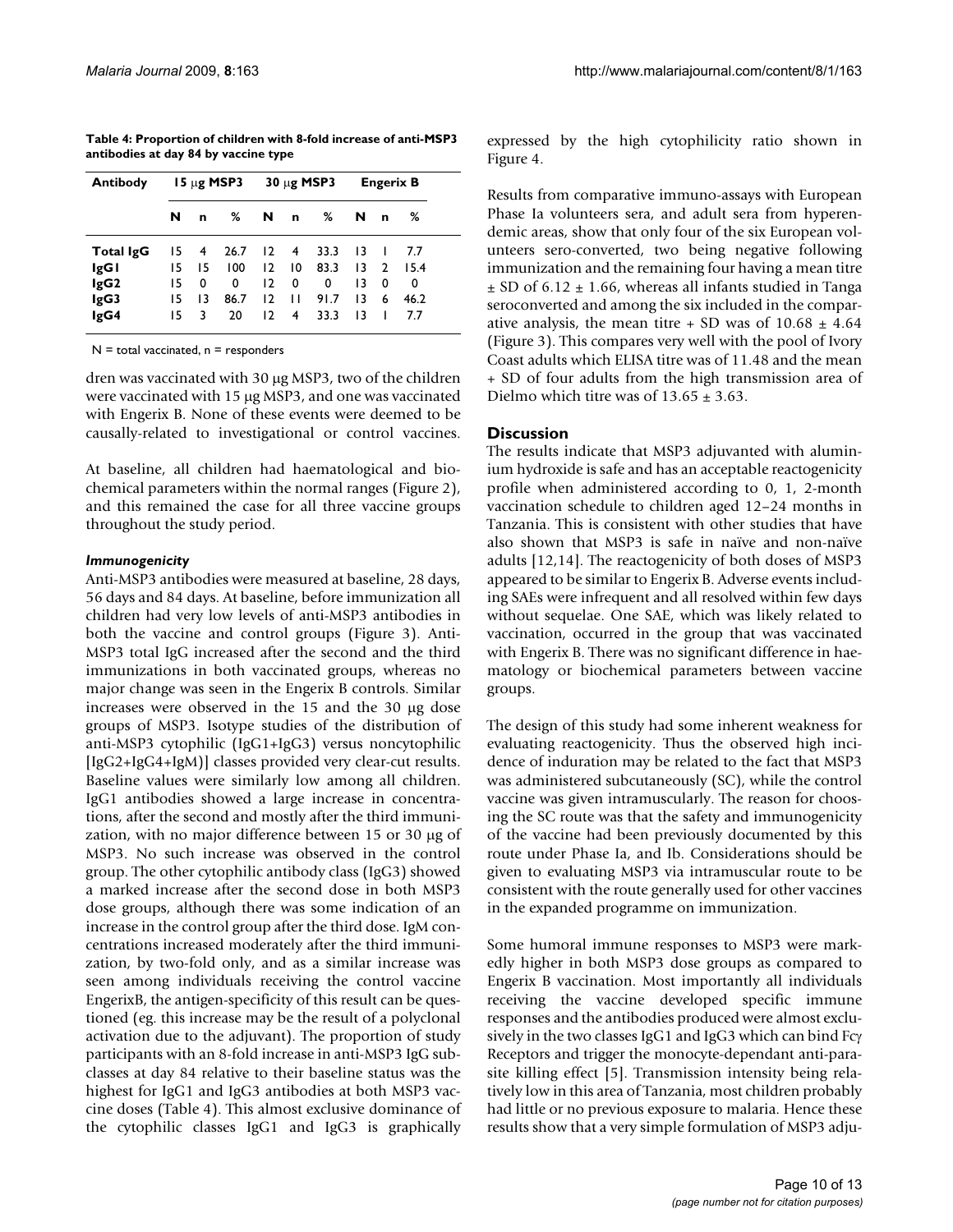

**Individual pattern of antibody responses to MSP3 by vaccination dose with respect to vaccine type**. Squares show children vaccinated with 15 μg MSP3, triangles show children vaccinated with 30 μg MSP3 and circles show children vaccinated with Engerix B. Lines connect median values. Abscissas: days post vaccination and ordinates: Elisa titers.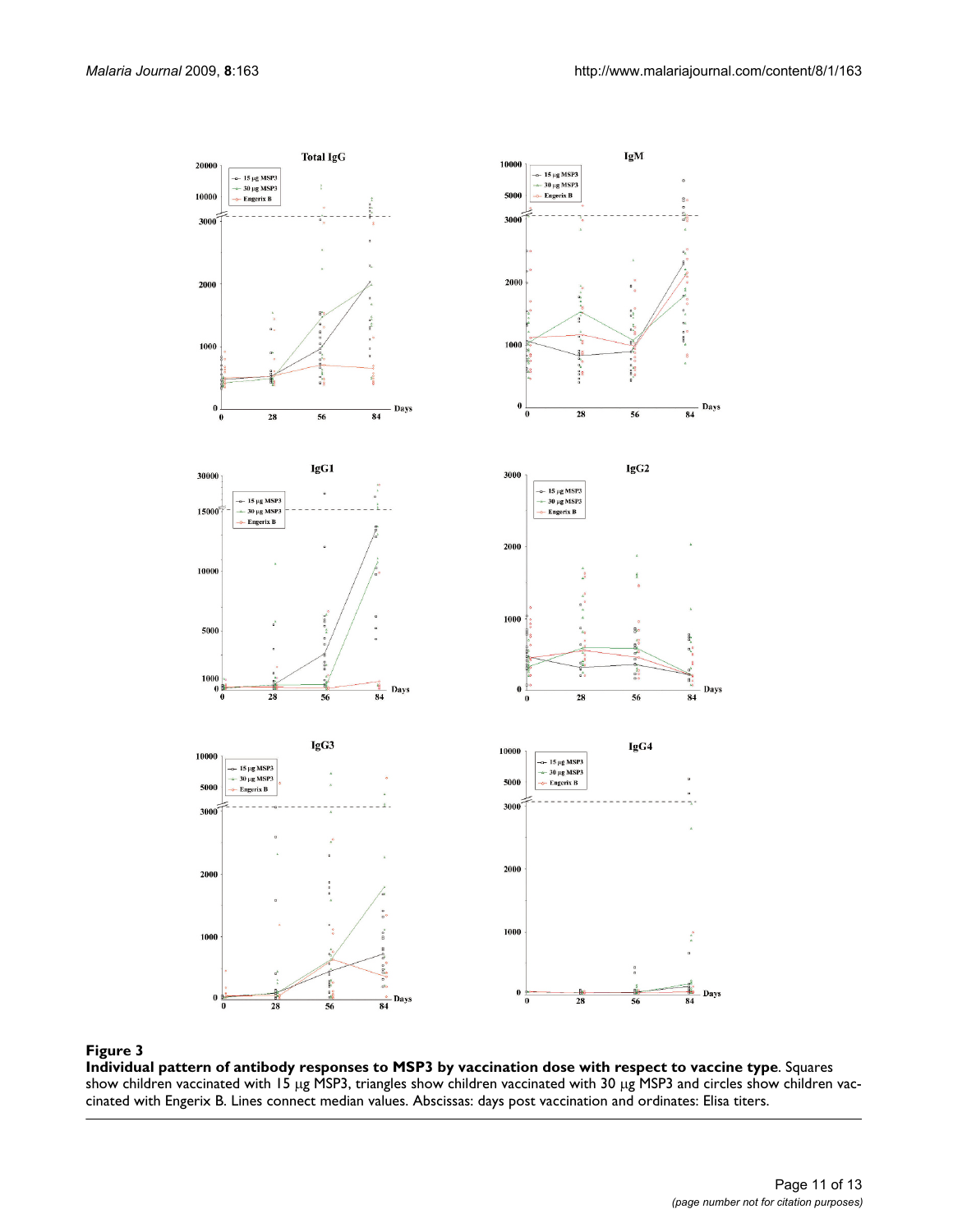

## Figure 4

**The pattern of cytophilic to non-cytophilic ratio**. Line with filled squares show children vaccinated with 15 μg MSP3, filled circle show children vaccinated with 30 μg MSP3 and filled triangle show children vaccinated with Engerix B. Error bars show 95% confidence interval.

vanted by alum, the adjuvant with the widest experience and the most affordable, can induce in young African children anti-MSP3 antibodies at high titers, predominantly if not solely made of the IgG subclasses found most effective in protecting against malaria [5,10,20]. Such an antibody profile is just what is required. Further studies are ongoing to define the biological anti-parasite activity of those antibodies under *in-vitro* conditions, although it is clear that only Phase II can define their true protective effects.

Comparative immunological results obtained in Korogwe indicate very satisfactory immunogenicity with induction of MSP3 specific antibodies in all children receiving the vaccine. This is in contrast with results obtained previously at the 30 μg dose in European adult volunteers, not all of whom seroconverted [5,10,20]. In addition, the titres induced in young children were far higher than those elicited in European volunteers and essentially similar to those found in African adults exposed since birth to continuous sporozoite challenge and multiple blood stage infections. The children with limited prior exposure to natural infection had baseline values before immunization that were essentially similar to those of non-immune Europeans. In other words, the MSP3 vaccine induced an antibody response in 12 – 24 months old children similar to that seen in adults exposed for more than 20 years to the MSP3 protein presented by the parasite.

This was the first Phase 1 malaria vaccine trial to be performed in Tanzania and some lessons were learnt during the course of the trial. First, communities were well aware and eager to participate in the process of development and deployment of a malaria vaccine. This is to be expected given that malaria is a leading cause of morbidity and mortality in children, as well being responsible for economic underdevelopment [21]. Second, the concept of investigating the safety of a malaria vaccine is understood with difficulty by the community. Strenuous efforts were needed to explain the concept of safety. Third, the involvement of African based sponsors (AMANET) for malaria vaccines and the involvement of African researchers (NIMR) in leading these malaria vaccine trials will develop capacity of researchers from malaria endemic regions in not only conducting vaccine trials but also come up with strategies that will foster new ideas in conducting successful clinical trials.

In conclusion, the results have confirmed that MSP3 is safe and immunogenic in children and highlights the need to conduct Phase 2 trials to evaluate the efficacy of MSP3 in children living in malaria endemic communities. Since 15 μg and 30 μg of MSP3 vaccine doses were similarly well tolerated, it is reasonable to recommend that the higher dose be taken forward for evaluation of efficacy.

## **Competing interests**

The authors are not aware of any issue that would constitute a conflict of interest in the work done and results presented in this paper.

## **Authors' contributions**

The investigational team (JPAL, SG, SM, FF, MN, MS, SS, AR, DM, MML and MDS), were involved in study design, implementation of the trial, collection and analysis of data and manuscript writing. The study sponsor staff (RC, RN), were involved in the study design, monitoring of the study, and writing of the manuscript. The vaccine inventor (PD) was involved in trial design and writing of the manuscript. Collaborators from the London school (SB, SC) were involved in the study design, sample size calculations, analysis of results and manuscript writing. All authors had full access to data after database lock. The corresponding author (JL) drafted the manuscript and had final responsibility for the decision to submit this manuscript for publication. All authors read and approved the final manuscript.

## **Acknowledgements**

We thank study children and their parents or guardians as well as Kwashemshi village leaders, the health management team in Korogwe District and the demographic surveillance team in Korogwe. We acknowledge and thank the local safety monitor, Dr Firimina Mberesero and Dr Elizabeth Juma, who monitored the study. We thank study team Sofia Kabome and James Karata (who spent the whole study period in Kwashemshi village); Ms Bibian Reuben, Christopher Masaka, Paulo Shafi, Seth Nguhu and Zahabu Kauzeni for taking care of all logistics including transport. We thank the